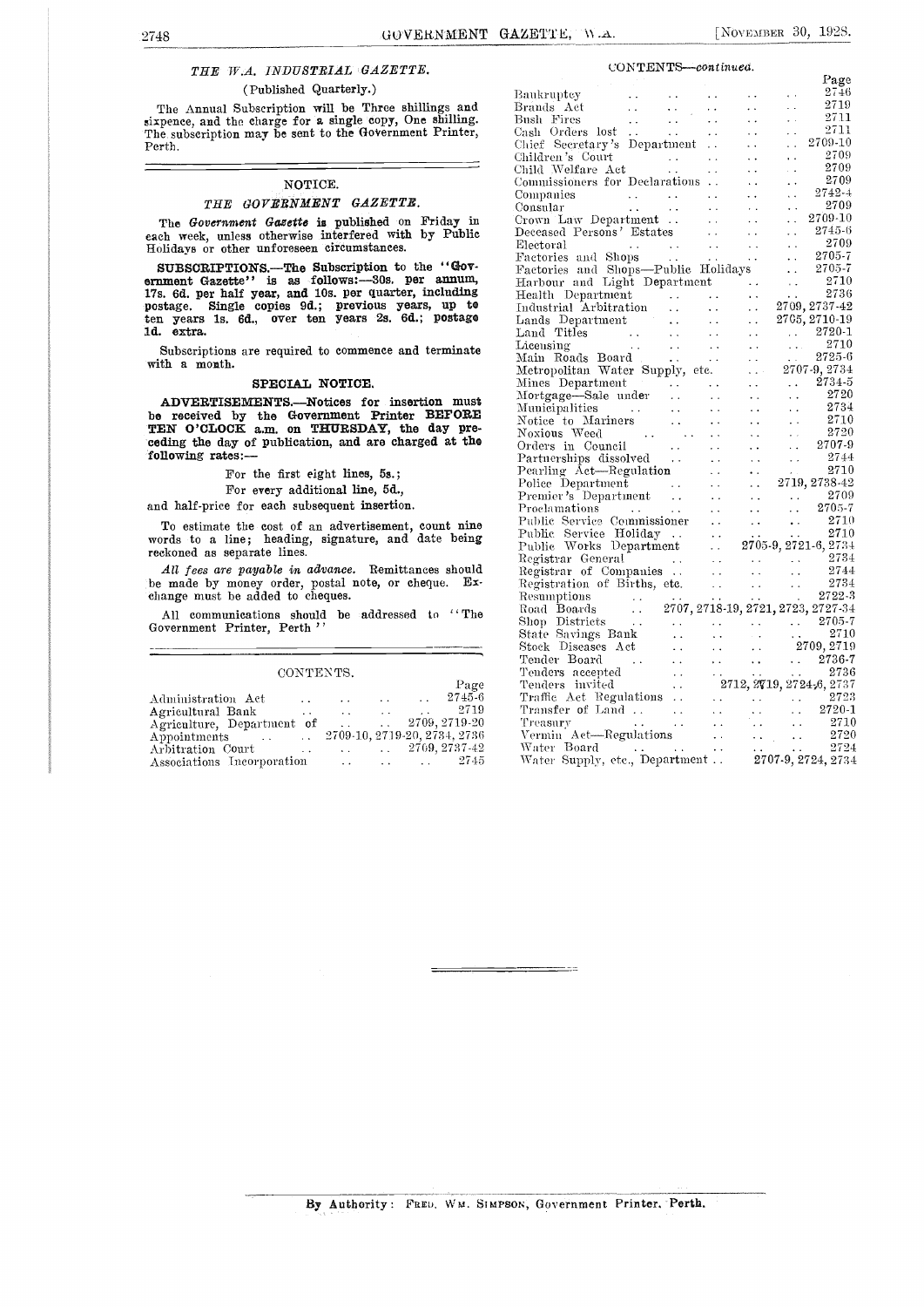

# Government Gazette

## PERTH, FRIDAY, 30 NOVEMBER 1928 No. 59

© STATE OF WESTERN AUSTRALIA

### **CONTENTS**

Administration Act Agricultural Bank Agriculture, Department of Appointments Arbitration Court Associations Incorporation Bankruptcy Brands Act Bush Fires Cash Orders lost Chief Secretary's Department Children's Court Child Welfare Act Commissioners for Declarations Companies Consular Crown Law Department Deceased Persons' Estates Electoral Factories and Shops Factories and Shops—Public Holidays Harbour and Light Department Health Department Industrial Arbitration Lands Department Land Titles Licensing Main Roads Board Metropolitan Water Supply, etc. Mines Department Mortgage—Sale under Municipalities Notice to Mariners Noxious Weed Orders in Council Partnerships dissolved Pearling Act—Regulation Police Department Premier's Department Proclamations Public Service Commissioner